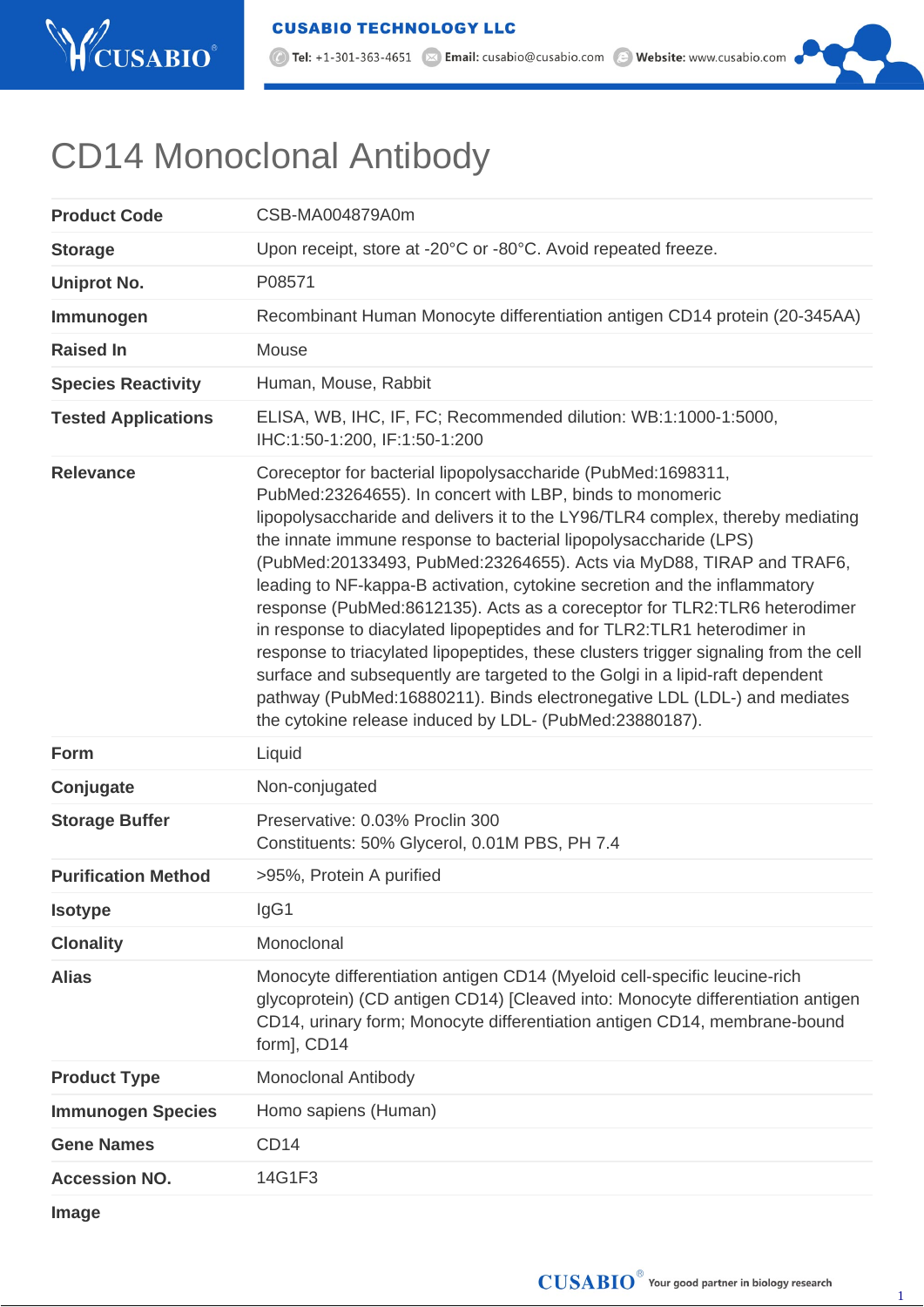## **CUSABIO TECHNOLOGY LLC**



7 Tel: +1-301-363-4651 | × Email: cusabio@cusabio.com @ Website: www.cusabio.com





Western Blot

Positive WB detected in: Hela whole cell lysate, A549 whole cell lysate, HepG2 whole cell lysate All lanes: CD14 antibody at 1:1800 **Secondary** Goat polyclonal to Mouse IgG at 1/10000 dilution Predicted band size: 41 kDa Observed band size: 55 kDa



IHC image of CSB-MA004879A0m diluted at 1:100 and staining in paraffin-embedded human tonsil tissue performed on a Leica BondTM system. After dewaxing and hydration, antigen retrieval was mediated by high pressure in a citrate buffer (pH 6.0). Section was blocked with 10% normal goat serum 30min at RT. Then primary antibody (1% BSA) was incubated at 4°C overnight. The primary is detected by a biotinylated secondary antibody and visualized using an HRP conjugated SP system.



IHC image of CSB-MA004879A0m diluted at 1:100 and staining in paraffin-embedded human lung cancer performed on a Leica BondTM system. After dewaxing and hydration, antigen retrieval was mediated by high pressure in a citrate buffer (pH 6.0). Section was blocked with 10% normal goat serum 30min at RT. Then primary antibody (1% BSA) was incubated at 4°C overnight. The primary is detected by a biotinylated secondary antibody and visualized using an HRP conjugated SP system.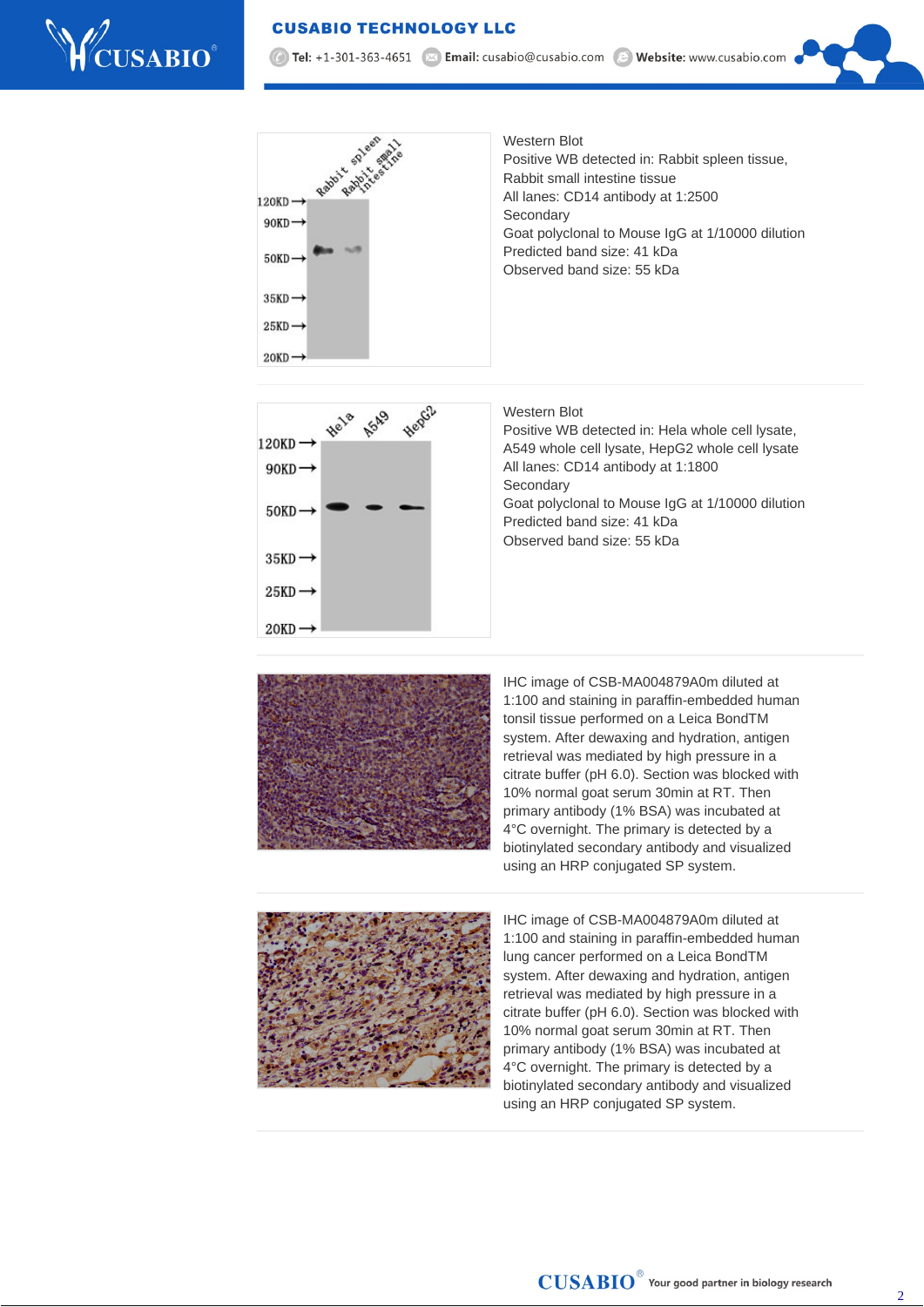

7 Tel: +1-301-363-4651 | × Email: cusabio@cusabio.com @ Website: www.cusabio.com



IHC image of CSB-MA004879A0m diluted at 1:100 and staining in paraffin-embedded human colon cancer performed on a Leica BondTM system. After dewaxing and hydration, antigen retrieval was mediated by high pressure in a citrate buffer (pH 6.0). Section was blocked with 10% normal goat serum 30min at RT. Then primary antibody (1% BSA) was incubated at 4°C overnight. The primary is detected by a biotinylated secondary antibody and visualized using an HRP conjugated SP system.



IHC image of CSB-MA004879A0m diluted at 1:100 and staining in paraffin-embedded human breast cancer performed on a Leica BondTM system. After dewaxing and hydration, antigen retrieval was mediated by high pressure in a citrate buffer (pH 6.0). Section was blocked with 10% normal goat serum 30min at RT. Then primary antibody (1% BSA) was incubated at 4°C overnight. The primary is detected by a biotinylated secondary antibody and visualized using an HRP conjugated SP system.



IHC image of CSB-MA004879A0m diluted at 1:100 and staining in paraffin-embedded human kidney tissue performed on a Leica BondTM system. After dewaxing and hydration, antigen retrieval was mediated by high pressure in a citrate buffer (pH 6.0). Section was blocked with 10% normal goat serum 30min at RT. Then primary antibody (1% BSA) was incubated at 4°C overnight. The primary is detected by a biotinylated secondary antibody and visualized using an HRP conjugated SP system.



IHC image of CSB-MA004879A0m diluted at 1:100 and staining in paraffin-embedded human adrenal gland tissue performed on a Leica BondTM system. After dewaxing and hydration, antigen retrieval was mediated by high pressure in a citrate buffer (pH 6.0). Section was blocked with 10% normal goat serum 30min at RT. Then primary antibody (1% BSA) was incubated at 4°C overnight. The primary is detected by a biotinylated secondary antibody and visualized using an HRP conjugated SP system.



Immunofluorescence staining of A549 cells with CSB-MA004879A0m at 1:90, counter-stained with DAPI. The cells were blocked in 10% normal Goat Serum and then incubated with the primary antibody overnight at 4°C. The secondary antibody was Alexa Fluor 488 congugated AffiniPure Goat Anti-Mouse IgG(H+L).

3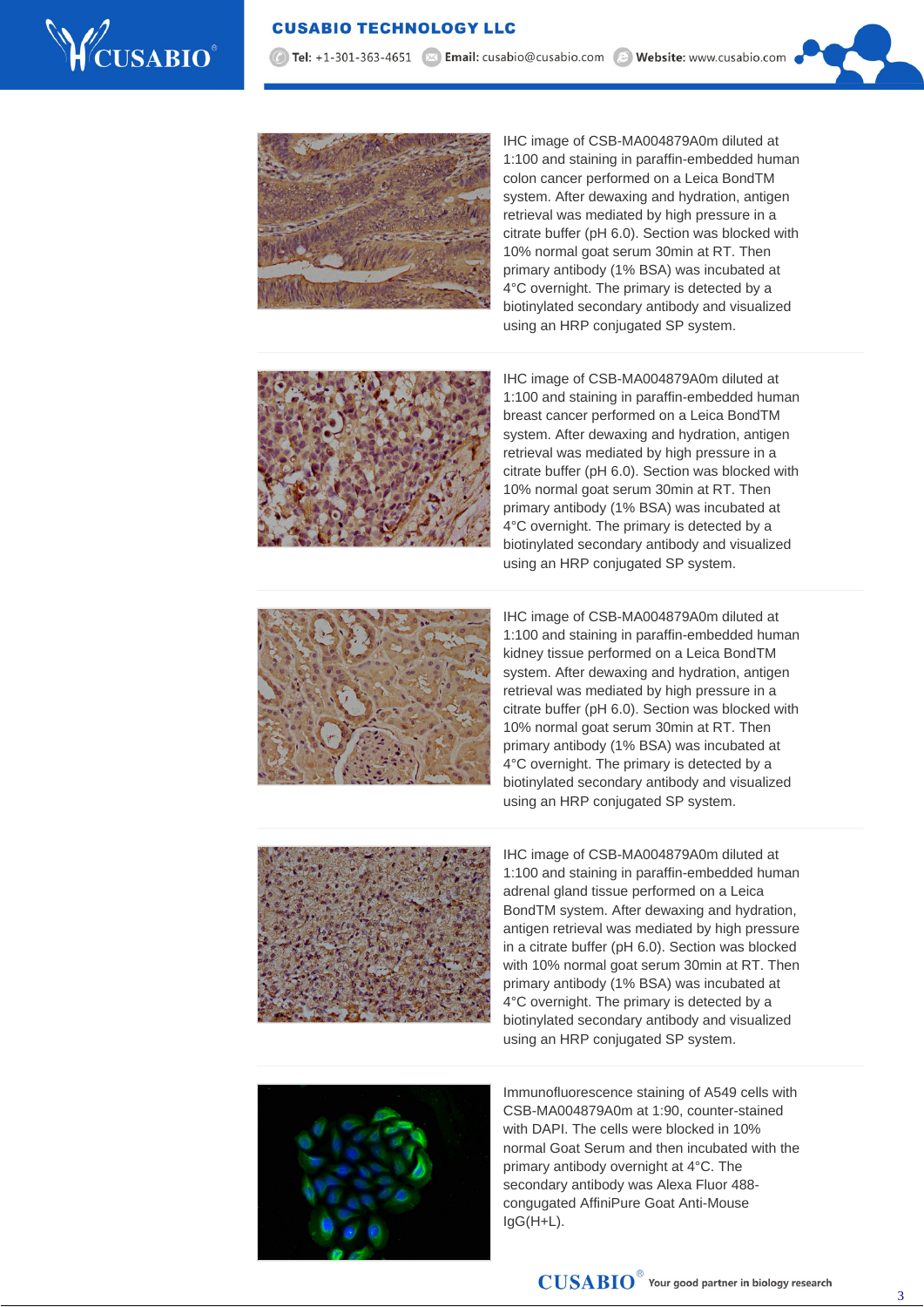

7 Tel: +1-301-363-4651 | × Email: cusabio@cusabio.com @ Website: www.cusabio.com



Immunofluorescence staining of Hela cells with CSB-MA004879A0m at 1:90, counter-stained with DAPI. The cells were blocked in 10% normal Goat Serum and then incubated with the primary antibody overnight at 4°C. The secondary antibody was Alexa Fluor 488 congugated AffiniPure Goat Anti-Mouse IgG(H+L).



Immunofluorescence staining of HepG2 cells with CSB-MA004879A0m at 1:90, counterstained with DAPI. The cells were blocked in 10% normal Goat Serum and then incubated with the primary antibody overnight at 4°C. The secondary antibody was Alexa Fluor 488 congugated AffiniPure Goat Anti-Mouse IgG(H+L).



Immunofluorescence staining of RAW264.7 cells with CSB-MA004879A0m at 1:90, counterstained with DAPI. The cells were blocked in 10% normal Goat Serum and then incubated with the primary antibody overnight at 4°C. The secondary antibody was Alexa Fluor 488 congugated AffiniPure Goat Anti-Mouse IgG(H+L).



Immunofluorescence staining of SY5Y cells with CSB-MA004879A0m at 1:90, counter-stained with DAPI. The cells were blocked in 10% normal Goat Serum and then incubated with the primary antibody overnight at 4°C. The secondary antibody was Alexa Fluor 488 congugated AffiniPure Goat Anti-Mouse IgG(H+L).



Overlay histogram showing Jurkat cells stained with CSB-MA004879A0m (red line) at 1:180. The cells were incubated in 1x PBS /10% normal goat serum to block non-specific protein-protein interactions followed by primary antibody for 1 h at 4°C. The secondary antibody used was FITC goat anti-mouse IgG(H+L) at 1/200 dilution for 1 h at 4°C. Isotype control antibody (green line) was used under the same conditions. Acquisition of >10,000 events was performed.

4